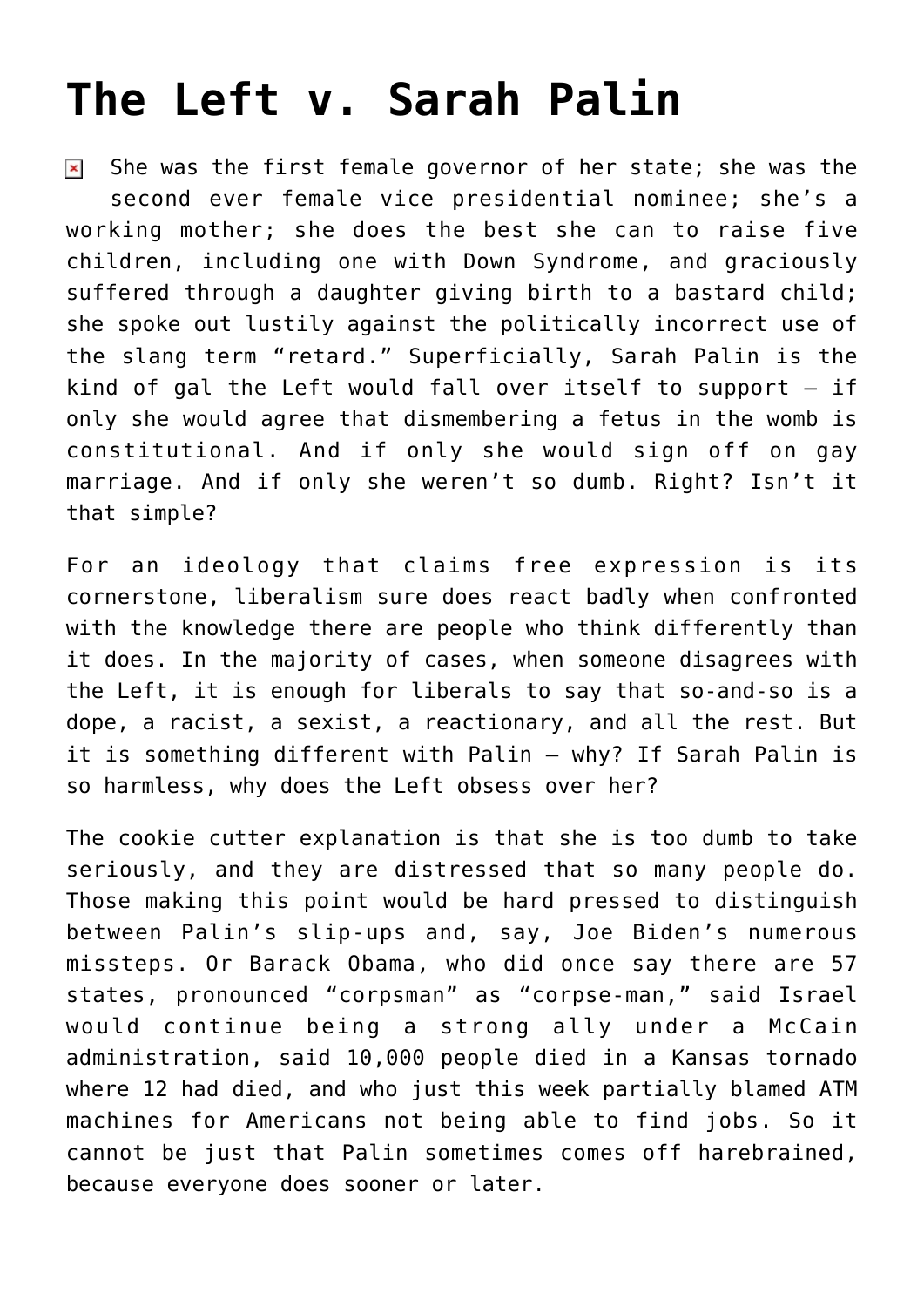Palin Derangement Syndrome – the popular name given to the angry, sputtering rage that overtakes so many liberals when it comes to Palin – exists, and McCain Derangement Syndrome doesn't. Once you understand why, you've basically solved the mystery of the Left versus Sarah Palin. Liberals will not bother themselves with a man who cares what they think of him, especially if the man agrees with them a lot of the time. Thus no one is (or was) deranged when it came to McCain; he was just another feckless obstacle to get around.

But John McCain chose Sarah Palin because he needed desperately to impress conservatives, and because she in many ways neutralized Obama. You could not say that Palin was unqualified for high office without admitting Obama was, as well; you could not praise Obama as a young, attractive, enthusiastic candidate while ignoring the fact Palin was younger, just as attractive, and just as enthusiastic.

To the degree Palin fostered the same feelings in much of the Right as Obama did in much of the Left, and to the degree she posed a real threat to Obama's march to the presidency, liberals never forgave her. And because those feelings for Palin have mostly remained while Obama has squandered so much goodwill, the Left continues to view her as a threat.

This is why, when a Lefty nut shot Gabrielle Giffords, liberals seized upon her congressional district maps with pictures of crosshairs on them (ignoring Democratic examples of the same). This is why media outlets spent a fortune sending reporters to Juneau, Alaska in hopes of uncovering something politically fatal in the 24,000 emails released from her administration. This is why the conspiracy theory over who gave birth to her youngest child still exists.

These (and so many others) are not the actions of a movement that believes Sarah Palin is a non-event. They are the actions of a movement that believes she is so dangerous that she must be neutralized, whatever the cost. Ultimately, that fact